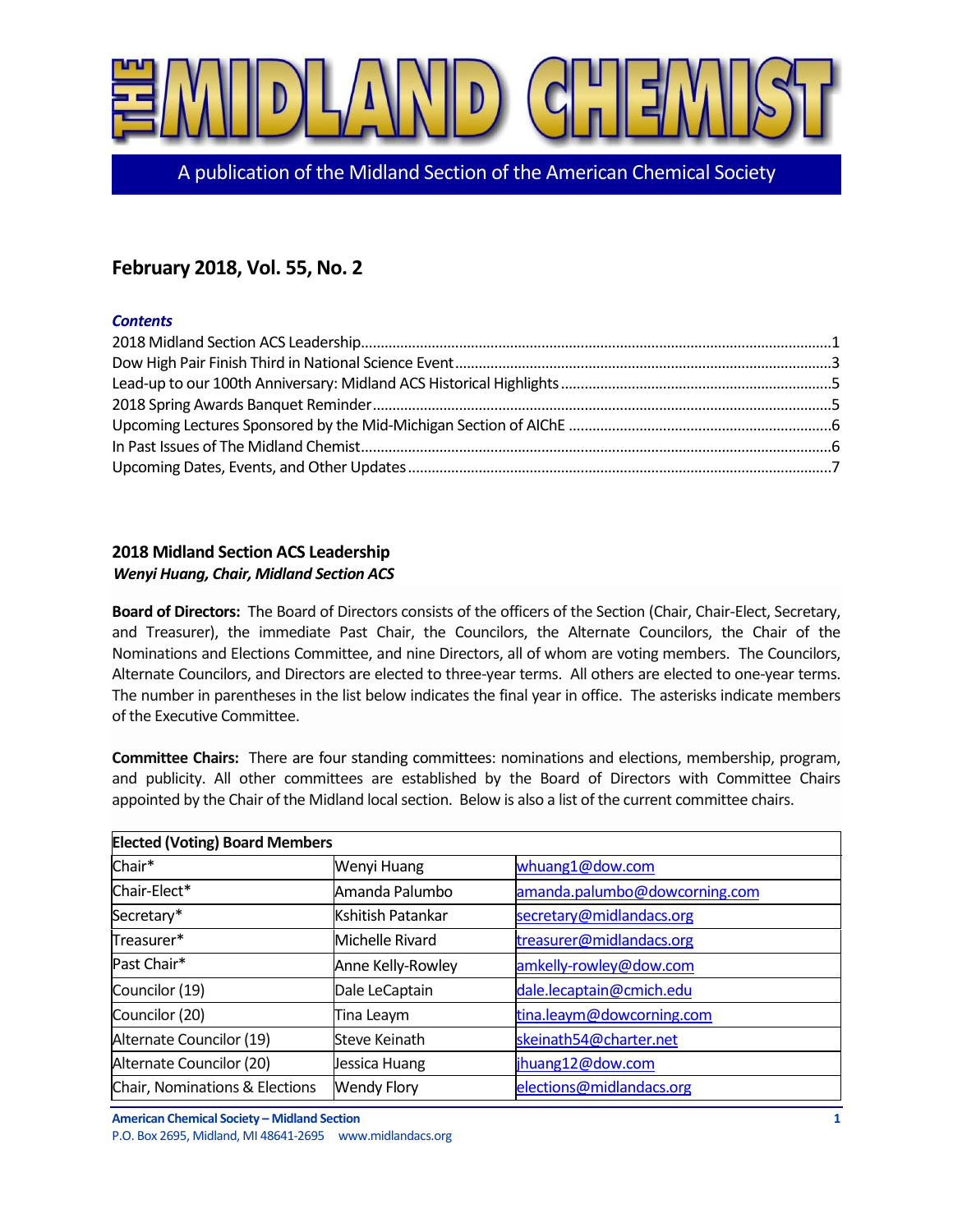| Committee                                          |                            |                                            |
|----------------------------------------------------|----------------------------|--------------------------------------------|
| Director (18)*                                     | <b>Kevin Wier</b>          | kevin.wier@dowcorning.com                  |
| Director (18)*                                     | Michelle Cummings          | michelle.cummings@dowcorning.com           |
| Director (18)                                      | Pat Smith                  | smithp62@msu.edu                           |
| Director (19)                                      | <b>Wendell Dilling</b>     | dilli1wl@cmich.edu                         |
| Director (19)*                                     | Regina Malczewski          | reginamalczewski@gmail.com                 |
| Director (19)                                      | Aswini Dash                | a.dash@dowcorning.com                      |
| Director (20)                                      | Tami Sivy                  | tsivy@svsu.edu                             |
| Director (20)                                      | Janice Tomasik             | tomas1jh@cmich.edu                         |
| Director (20)                                      | <b>Bryan Stubbert</b>      | BDStubbert@dow.com                         |
|                                                    |                            |                                            |
| <b>Committee Chairs (Non-Voting Board Members)</b> |                            |                                            |
| 2019 Central Regional Meeting                      | Dimi Katsoulis             | dimi.katsoulis@dowcorning.com              |
| Awards                                             | Diana Deese                | awards@midlandacs.org                      |
| Chemistry Olympiad                                 | Michael Tulchinsky         | tulchimi@dow.com                           |
| Ex Officio Director                                | Tom Lane                   | maingeek1@gmail.com                        |
| <b>Fall Scientific Meeting</b>                     | Jennifer Larimer           | j.larimer@dowcorning.com                   |
|                                                    | Eve Suthiwangcharoen       | nisaraporn.suthiwangcharoen@dowcorning.com |
| Finance                                            | <b>Wendy Flory</b>         | WCFlory@dow.com                            |
| Historian                                          | <b>Wendell Dilling</b>     | history@midlandacs.org                     |
| Long Range Planning Committee                      | Gina Malczewski            | reginamalczewski@gmail.com                 |
|                                                    | Anne Kelly-Rowley          | amkelly-rowley@dow.com                     |
| Membership                                         | Wendy Flory (interim)      | membership@midlandacs.org                  |
| Midland Chemist Newsletter                         | <b>Vickie Langer</b>       | newseditor@midlandacs.org                  |
|                                                    | <b>Steve Keinath</b>       | newseditor@midlandacs.org                  |
| <b>MMTG</b>                                        | Kyle Krauseneck            | kyle.krauseneck@dowcorning.com             |
|                                                    | Jake Remacle               | j.remacle@dowcorning.com                   |
| Multicultural & Diversity<br>Committee             | Open                       |                                            |
|                                                    | Gina Malczewski            | outreach@midlandacs.org                    |
| Outreach/Kids and Chemistry                        | Michelle Rivard            | michelle.rivard@dowcorning.com             |
| Program                                            | Amanda Palumbo             | amanda.palumbo@dowcorning.com              |
| Project SEED                                       | <b>Bernadette Harkness</b> | bernadetteharkness@delta.edu               |
| <b>Public Affairs</b>                              | Open                       |                                            |
| Publicity                                          | Open                       |                                            |
| Safety                                             | Kevin Wier                 | safety@midlandacs.org                      |
| Sci-Fest/NCW                                       | Dave Stickles              | dstick44@chartermi.net                     |
|                                                    | Michelle Rivard            | michelle.rivard@dowcorning.com             |
| Silver Circle/Senior Chemists                      | Joan Sabourin              | jmsabour2@gmail.com                        |
|                                                    | Gretchen Kohl              | gretchen.kohl@att.net                      |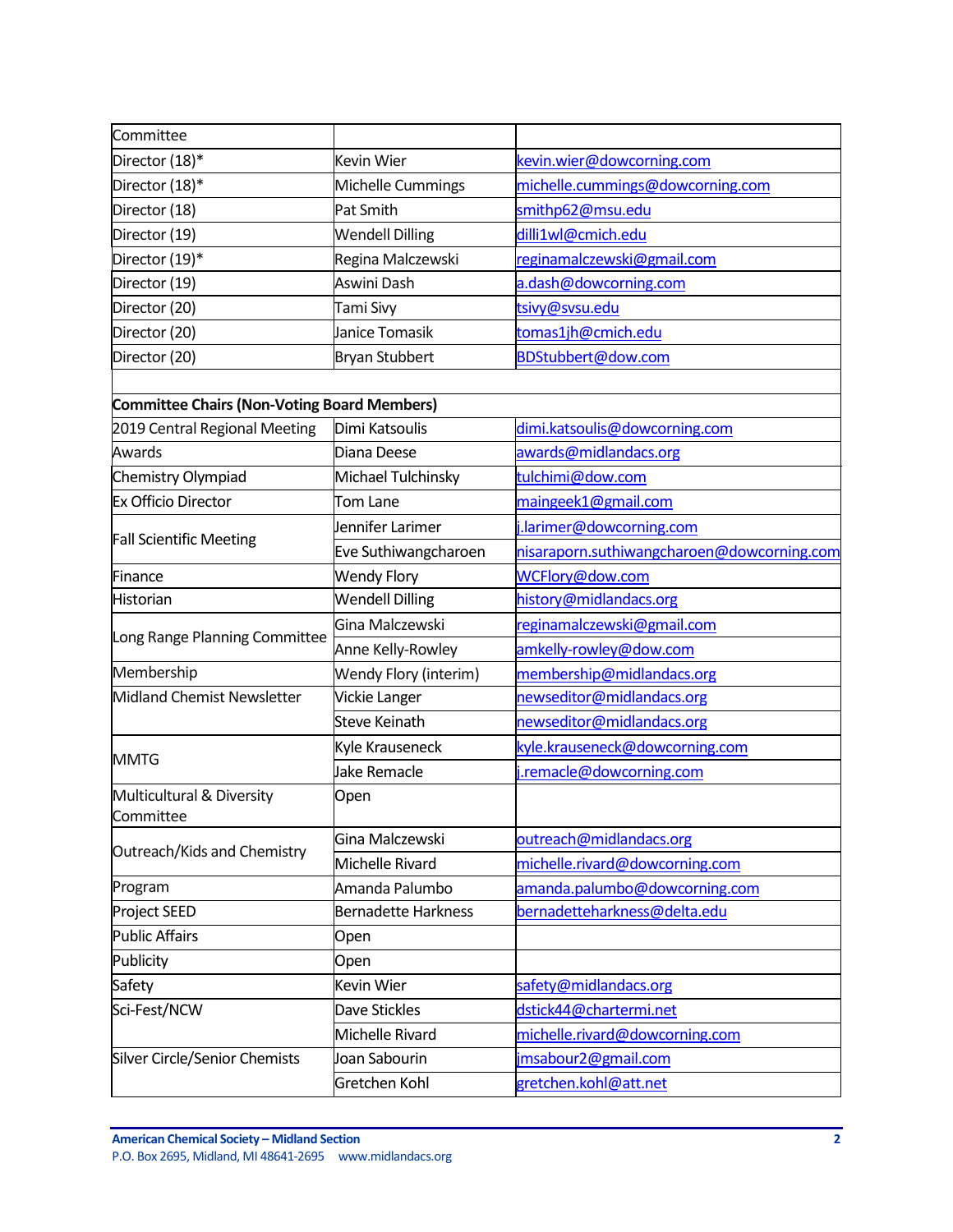| <b>Teacher Support</b>          | Gina Malczewski     | reginamalczewski@gmail.com |
|---------------------------------|---------------------|----------------------------|
| Webmaster                       | <b>Greg Cushing</b> | web@midlandacs.org         |
| <b>Women Chemists Committee</b> | Lauren McCullough   | LRMcCullough@dow.com       |
|                                 | Tina Leaym          | tina.leaym@dowcorning.com  |
| Younger Chemists Committee      | Michael Vagnini     | MTVagnini@dow.com          |

### <span id="page-2-0"></span>**Dow High Pair Finish Third in National Science Event**

Editor's notes: Original source of this article is Roger Bryant for *Midland Daily News*, December 6, 2017. Brendan Zhu's parents are Di Lou and Rocky Zhu; Daniel's parents are Tracy Zhang and Fagen Zhang.

Two H.H. Dow High School seniors tied for third place in the nation's most prestigious science competition for high school students.

Brandon Zhu and Daniel Zhang, both of Midland, were awarded a \$25,000 scholarship at the finals of the Siemens Competition in Math, Science & Technology at George Washington University in Washington, D.C. They were among four teams to win \$25,000 prizes. The top prize was a \$100,000 scholarship, and the secondplace award was a \$50,000 scholarship. Scholarship prizes of the same amounts also were given to individual winners.

The Dow High students made it to the finals after winning a regional phase of the competition (and a \$6,000 scholarship) at the University of Notre Dame in November.

The two initially were reluctant to enter the Siemens Competition -- and waited until almost the last minute -- but were encouraged to enter during a summer internship at Michigan State University's STEM center on St. Andrews Road in Midland, also known as MSU-St. Andrews.



Brandon Zhu, left, and Daniel Zhang (Photo from Midland Daily News)

"We were a little reluctant," Daniel said. "We decided to do the medical field platform because there would be tangible results that could be applied to humans in the future."

"We turned it in with only six minutes to spare."

Brandon and Daniel worked together on "Release of Active Pharmaceuticals Using Capped Hyperbranched Polyesters," a project aimed at developing controlled-release drug therapies. Such therapies could increase the effectiveness and reduce the side effects of pharmaceuticals.

While at the finals in Washington, which included presenting their work to a panel of judges, the students had promising informal conversations about the project's possibilities.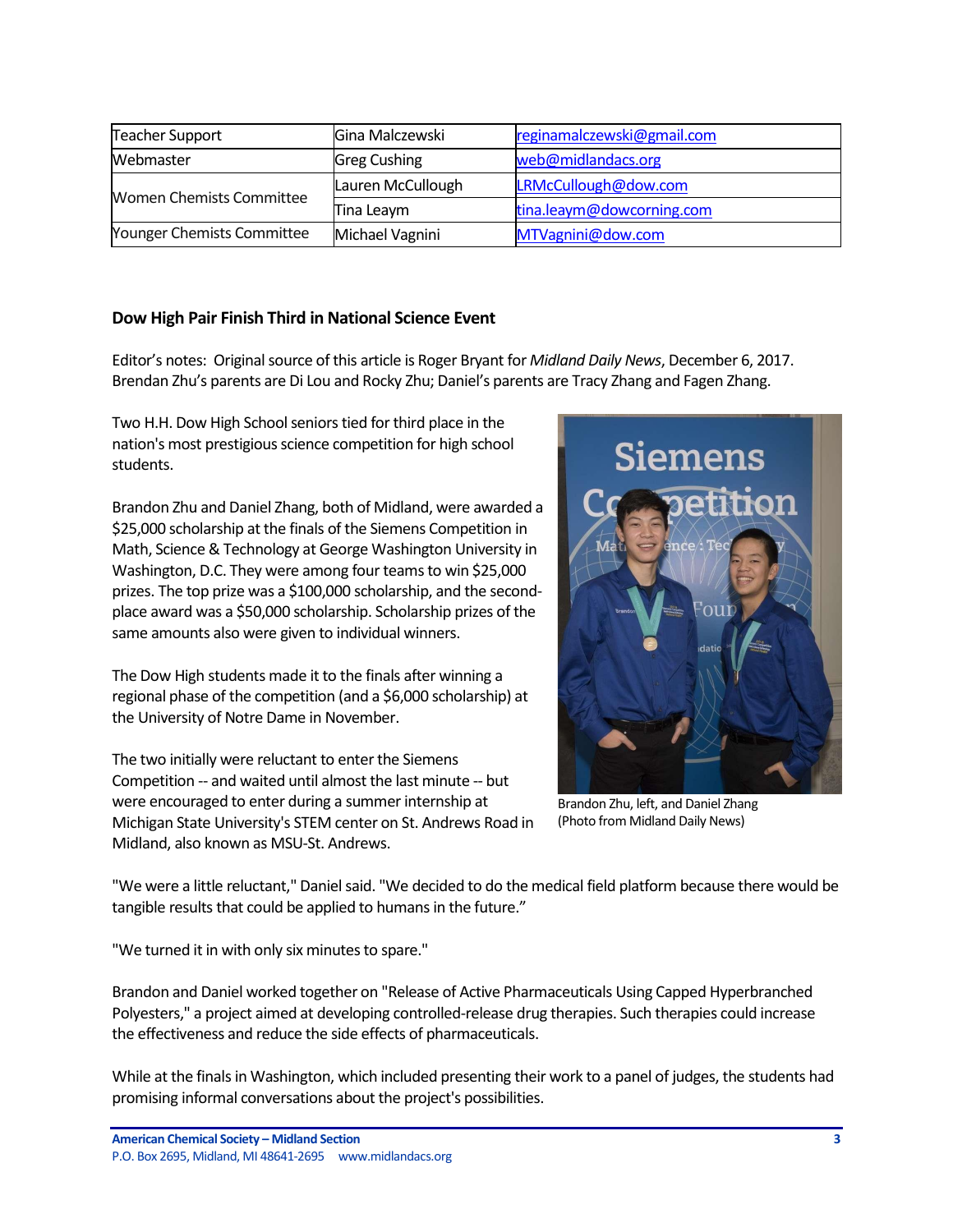"We talked to a couple of industry professionals. ... They were impressed," Brandon said. "I'm thinking that this is a very viable method in the future."

The students' research involves an early-stage method using "polymer drug conjugates" to regulate the release of certain pharmaceutical compounds. Brandon and Daniel are interested in how this method "could be applied using common medications such as: naproxen for pain relief; salicylic acid, a common acne treatment; and hydrocortisone, used to treat a variety of skin conditions," according to the Siemens Competition website.

In addition to discussing their project and how they felt when they learned they were finalists, the students also praised their mentor, Patrick Smith of MSU-St. Andrews.

Smith had words of praise for the team Tuesday, noting that they will share more than \$30,000 in scholarship money from the regional and national competitions.

"They did just a phenomenal job," he said.

He also noted the high caliber of all students in the finals.

"These are some of the brightest high school kids in the country," he said.

Brandon and Daniel both had summer internships last year at Michigan State University's STEM center on St. Andrews Road in Midland.

Neither Brandon nor Daniel has decided where to attend college, but Brandon is interested in studying biochemistry while Daniel is considering a possible double major in computer engineering and biology.

The competition started with more than 2,500 students and 1,800 research project submissions, and involved more than two months and five rounds of judging by scientific experts. Twenty-one high school students were selected as national finalists.

"All of the competitors' depth of knowledge and ability to grasp complex concepts gives us hope for the next generation of scientists," said Emilia Entcheva, lead judge at the finals competition and professor in the Department of Biomedical Engineering at George Washington University, during the awards ceremony.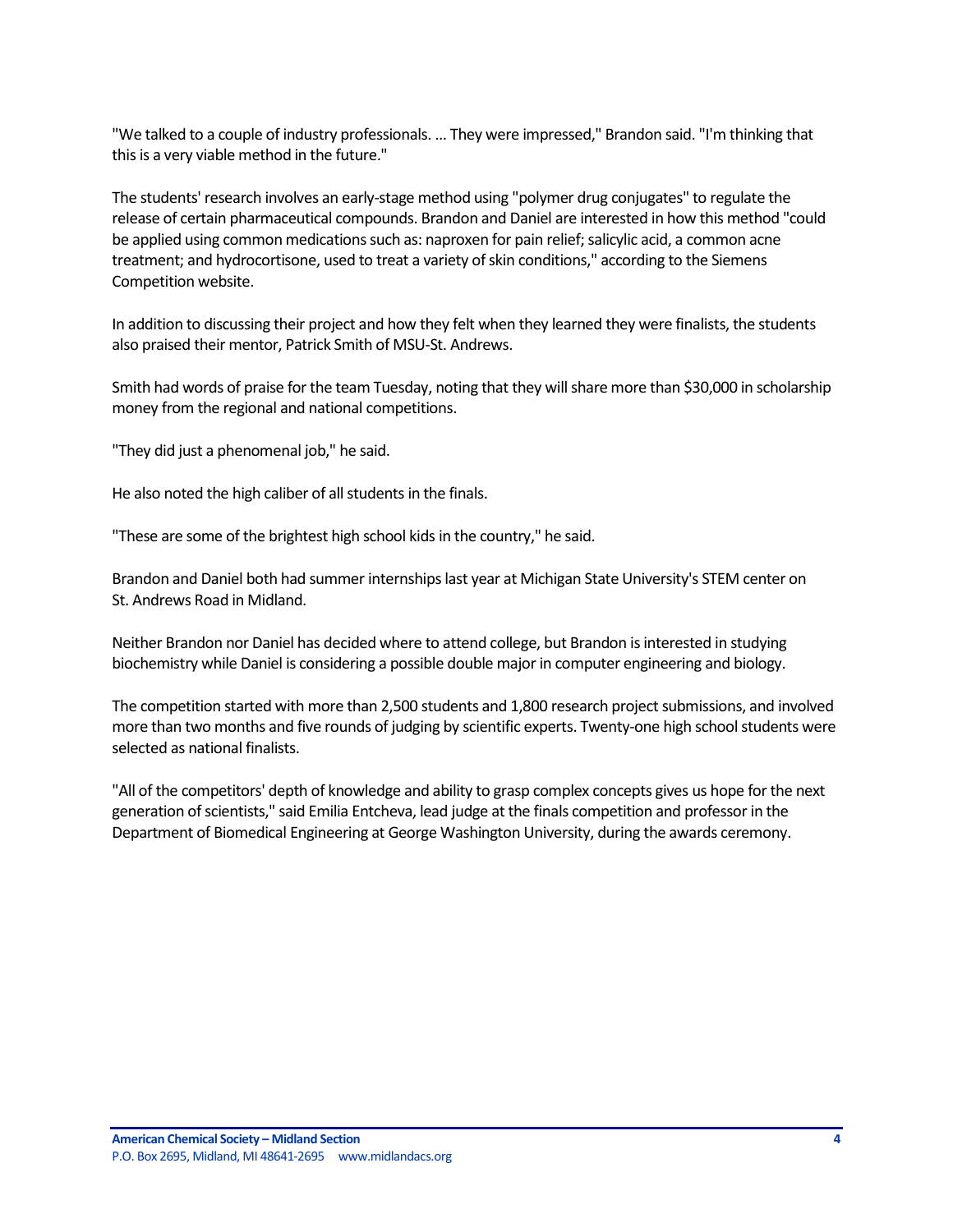# <span id="page-4-0"></span>**Lead-up to our 100th Anniversary: Midland ACS Historical Highlights** *Gina Malczewski, 100th Anniversary Committee, Midland Section ACS*

### *Science on Radio and TV!*

In the days before Facebook, Twitter or anything on the internet, and in fact before cable television was even available, Midland ACS was supporting use of current media to share science with its local community. WMDN, a station owned by *Midland Daily News* at 1490 AM began broadcasting in 1948, and by the 1950s, 15-minute programs were provided once a week by ACS. The content alternated, with presentation of "Men and Molecules" taped by National ACS two weeks a month, and a live presentation of ACS programs and activities on the other weeks. WMDN became WMPX in 1971. An example of the National content broadcast can be heard at [https://archive.org/details/tobacco\\_vgv93b00,](https://archive.org/details/tobacco_vgv93b00) where a recording of a presentation on the dangers of nitrosamines can be found. A book based on "Men and Molecules" was published in 1966 and is available a[t https://archive.org/details/menmolecules00hena.](https://archive.org/details/menmolecules00hena)

Midland ACS ventured into the television age with the broadcast of "Science Quiz", which was introduced in 1957. In 1958, the Science Quiz Committee reported that two Midland, four Bay City, three Saginaw, and one Beaverton schools were involved, with the addition of two Vassar schools that spring. Taped programs also were broadcast on WMDN and WBCM, the latter of which was Bay City-based and offered the first FM station in the region (WBCM AM became WMAX in 1992). In the spring of 1958, the winners were the Cyclotrons of Northeast Intermediate School in Midland. WCMU currently broadcasts a "Quiz Bowl" show that covers topics from pop culture to literature, history and science, but it has no link to the Section's "Science Quiz".

If you have fond memories of any of these programs, or of participating in the "Science Quiz", please contact us and share your recollections [\(exhibit@midlandacs.org\)](mailto:exhibit@midlandacs.org). Any other artifacts or anecdotes are also welcome, as we gear up to celebrate our centennial in 2019!

## <span id="page-4-1"></span>**2018 Spring Awards Banquet Reminder** *Diana Deese, Awards Committee Chair, Midland Section ACS*

Just a reminder that we are taking nominations for the following:

- Outstanding Elementary Level Science Teaching
- Outstanding Middle Level Science Teaching
- Outstanding High School Chemistry Teaching
- Outstanding College Chemistry Teaching
- **•** Science Education Volunteer of the Year
- Outstanding Achievement in the Promotion of Diversity in Chemistry, Related Sciences, and Engineering
- Outstanding Achievement and Promotion of the Chemical Sciences
- Outstanding Service to the American Chemical Society
- Outstanding Chemical Technician
- Outstanding High School / College Chemistry Students

A more detailed write up can be found in the January issue of *The Midland Chemist*. The 2018 awards banquet will be held May 2<sup>nd</sup> at the Great Hall and Banquet Center in Midland.

Nominations are due by April 1, 2018 to Diana at [dkdeese@dow.com.](mailto:dkdeese@dow.com) Please contact her with any questions!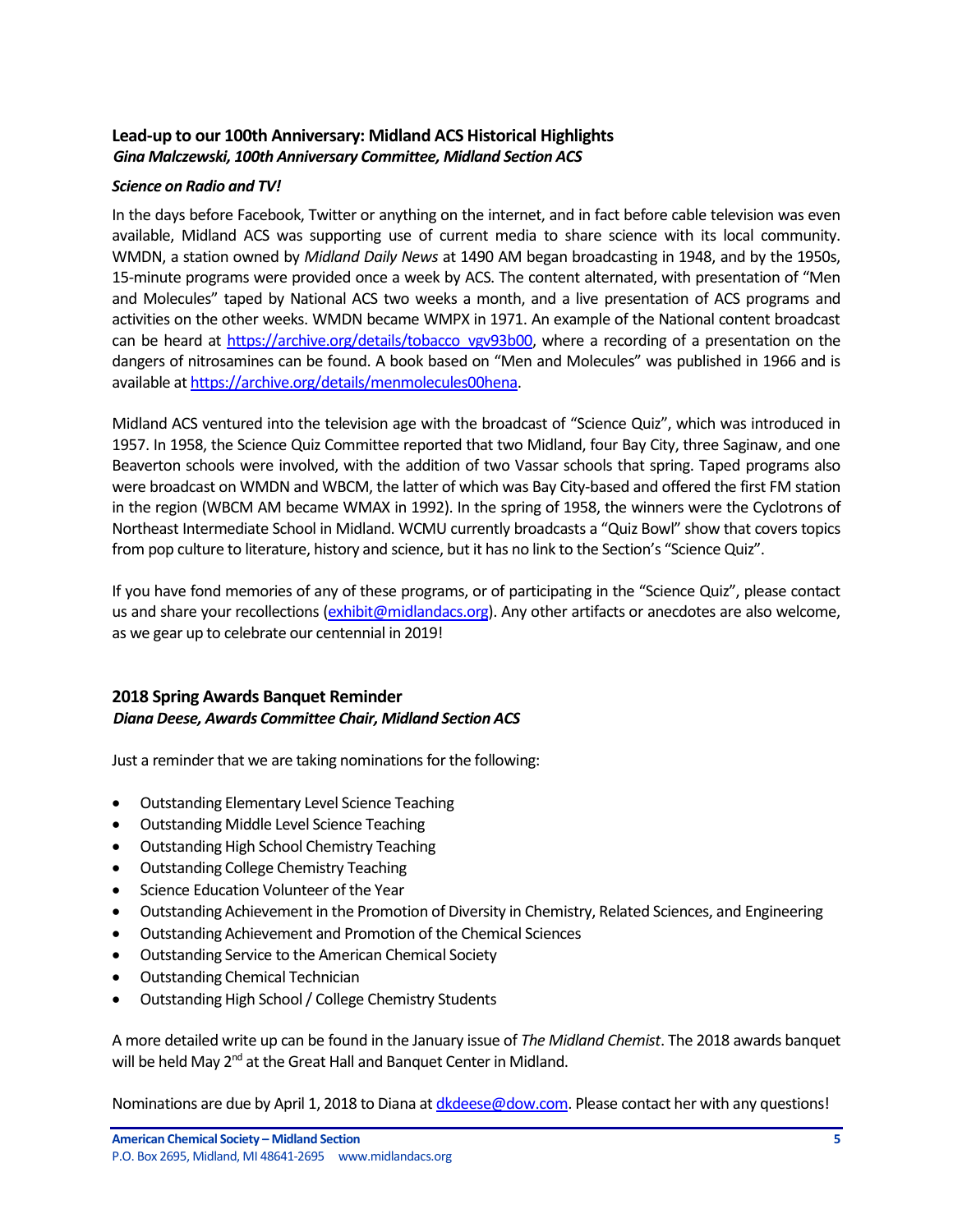# <span id="page-5-0"></span>**Upcoming Lectures Sponsored by the Mid-Michigan Section of AIChE** *Ron Leng, Program Chair, Mid-Michigan AIChE*

All Midland Section ACS members are cordially invited to attend any of several invited-speaker events hosted by the Mid-Michigan Section of the American Institute of Chemical Engineers (AIChE). The evening meetings will be held at the Grand Traverse Pie Company, 2600 North Saginaw Road, Midland. Admission is free and complimentary sandwiches will be available, first come, first served at 6:00 PM with the presentations starting around 6:30 PM. Meeting times and locations are subject to change, so please check th[e Mid-Michigan AIChE](https://www.aiche.org/community/sites/local-sections/mid-michigan/events)  [Events](https://www.aiche.org/community/sites/local-sections/mid-michigan/events) website for updates to the schedule. For more information or questions, contact Ron Leng at 989-636- 6158 o[r rbleng@dow.com,](mailto:rbleng@dow.com) or Ted Calverley at 989-636-2881 o[r emcalverly@dow.com.](mailto:emcalverly@dow.com)

- **Leo Chiang**, Associate Tech Director, Chemometrics and Data Analytics, Analytical Tech Center *Big Data Analytics* Wednesday, February 21, 2018, 6:00 PM dinner (optional), 6:30 PM presentation
- **Paul Vosejpka**, Dow Automotive R&D Director *The Future of Transportation* Wednesday, March 21, 2018, 6:00 PM dinner (optional), 6:30 PM presentation
- **Open** Wednesday, April 25, 2018, 6:00 PM dinner (optional), 6:30 PM presentation
- **Mark Weick,** Dow Global Sustainability Director Keynote Speaker, Annual Spring Banquet *Sustainability: The Chemical Engineer's Role in the Future* Tuesday, May 22, 2018, 5:30-9:00 PM, Great Hall Banquet & Convention Center, 5121 Bay City Road, Midland

# <span id="page-5-1"></span>**In Past Issues of The Midland Chemist**

## *Wendell L. Dilling, Director and Historian, Midland Section ACS*

## **50 Years Ago**, *The Midland Chemist* **1968**, *4*, No. 9 (Mar), 6.

In *A Most Valuable Tool for Scientists and Engineers* by Dr. Noland Poffenberger: "Last fall I received, as did all other members of the American Chemical Society, a little one hundred twenty-five page paper bound book with the title "handbook for authors." One evening I started to browse through it. I found it so interesting that I went through it from cover to cover. Since then I have used it on many occasions. It is truly a most valuable tool for a chemist, or any scientist or engineer, to have available when he has writing to do. In the past few months I have been "selling" it to anyone who would listen to me. Surprisingly, I found many A.C.S. members hardly knew they had the book, and did not know what was in it."

### **40 Years Ago**, *The Midland* Chemist **1978**, *15*, No. 1, 7.

In *To the Editor* by Wendell L. Dilling: "During 1977, seven regular board (business) meetings were held. At the last six meetings, for which I have attendance records, a quorum was present at only one meeting, although each meeting was adequately announced in advance. A quorum, 11 board members, is required in order to carry out official business of the Section.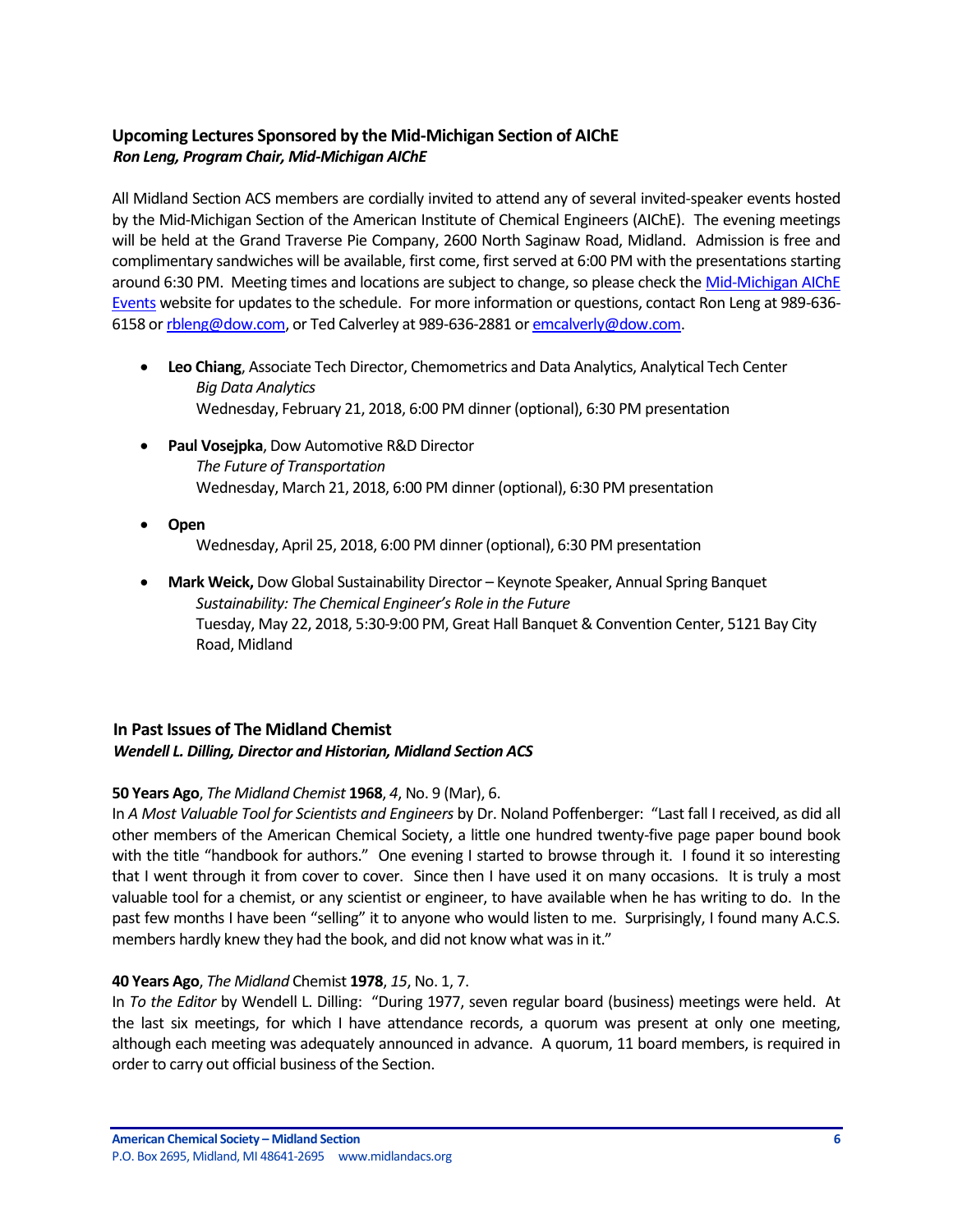In recent years the board often has discussed ways of increasing participation by Section members and attendance at Society affairs. How can the board expect Section members to attend local ACS functions when board members themselves do not attend the board meetings where plans are made for the Section's activities? The Section chairman and other officers have endeavored to formulate a program of value to the Section members for the board to act on, but the lack of a quorum at most board meetings has precluded or delayed some of the necessary action. This situation has resulted in inefficient operation of some Society functions."

#### **30 Years Ago**, *The Midland Chemist* **1988**, *25*, No. 2, 4.

In *Chairman's Column* by Billy M. Williams, ACS Midland Section, 1988: "I have talked with quite a few individuals over the past few months about ACS activities. I was surprised to learn that many of the nonmembers did not know what we do and thus saw little or no benefit from joining. We have a lot of educating to do – not just to the public at large, but amongst ourselves as well. The point here has little to do with increasing membership. It has a lot to do with us investing in our profession, thus our future, and our encouraging others to do likewise."

### **20 Years Ago**, *The Midland Chemist* **1998**, *35*, No. 1, 3.

In *From the Chair* by Art Smith, Chair, ACS Midland Section: "In this, my first "From the Chair" column, I'd like to do two things: First, I want to express my great appreciation for all the officers and committee chairs who served our Section so effectively during the past year. I especially want to thank Joan Sabourin who did such an outstanding job as Chair in spite of relatively short notice between her nomination and election, and who guided us smoothly through a rather extraordinary year that included our hosting the 29th Central Regional Meeting here as well as all the special events combining Dow's Centennial Celebration and the Section's many activities."

### **10** Years Ago, *The Midland Chemist* **2008**, *45*, No. 1, 10.

In *About our Members, Dorman Featured in Historical Exhibit* by Midland Daily News: "Lin Dorman, a member of ACS and the Midland Section since 1957, is one of the Midland-area individuals featured in a six-week exhibit at the Midland County Historical Society titled "Midland African-American Pioneers: Legacy for a New Generation." Lin was hired as Dow Chemical's first African-American chemist at a time when there were very few black families. Lin and other African-American pioneers created a life in Midland in which they became prominent business owners, students, teachers, community leaders, and other professionals."

### <span id="page-6-0"></span>**Upcoming Dates, Events, and Other Updates**

- February 5 (7:00 8:00 PM) ACS Board meeting, Midland Center for the Arts Board Room (in person), or via a WebEx conference call connection at [Midland Section WebEx Board Meeting February 2018,](https://dow.webex.com/dow/j.php?MTID=mcfe3e554ddcb965193459547c2803a47) meeting number/access code: 710 602 469 (does not require a passcode), phone number: 989-633-1166.
- February 21 (6:00 8:00 PM) MMAIChE sponsored lecture, *Big Data Analytics,* presented by Leo Chiang, Associate Tech Director, Chemometrics and Data Analytics, Analytical Tech Center. Location and time: Grand Traverse Pie Company, 2600 North Saginaw Road, Midland, 6:00 PM dinner (optional), 6:30 PM presentation. Meeting times and locations are subject to change, so please check the Mid-Michigan AIChE [Events](https://www.aiche.org/community/sites/local-sections/mid-michigan/events) website for updates to the schedule. For more information or questions, contact Ron Leng at 989-636-6158 o[r rbleng@dow.com,](mailto:rbleng@dow.com) or Ted Calverley at 989-636-2881 o[r emcalverly@dow.com.](mailto:emcalverly@dow.com)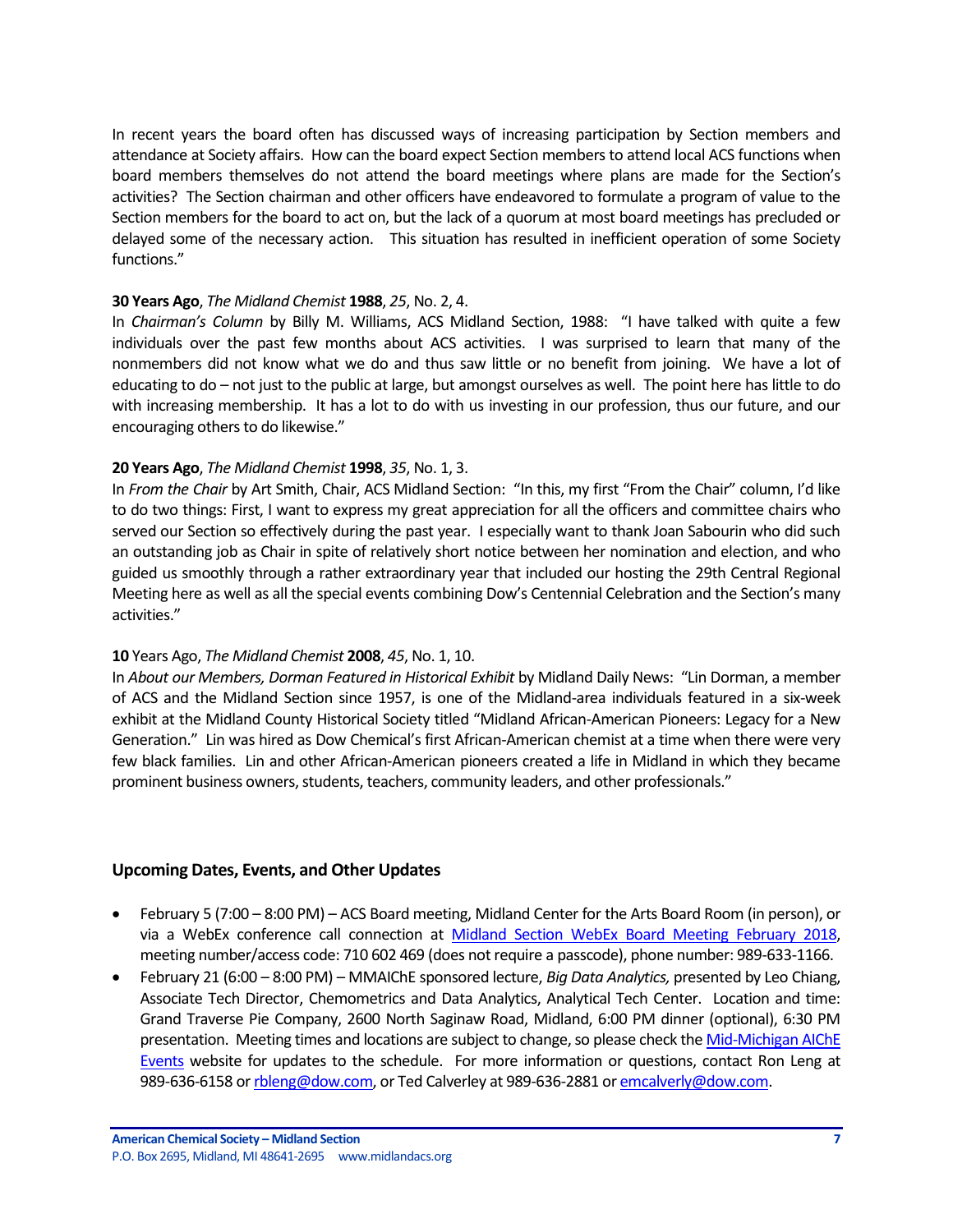- March 5 (7:00 8:00 PM) ACS Board meeting, Midland Center for the Arts Board Room (in person), or via a WebEx conference call connection at [Midland Section WebEx Board Meeting March 2018,](https://dow.webex.com/dow/j.php?MTID=macdc364fdb3a0b1ad3e59f62f6024f53) meeting number/access code: 712 725 291 (does not require a passcode), phone number: 989-633-1166.
- March 18-22 255th ACS National Meeting & Exposition, New Orleans, LA. For more information, see [https://www.acs.org/content/acs/en/meetings/national-meeting.html.](https://www.acs.org/content/acs/en/meetings/national-meeting.html)
- March 21 (6:00 8:00 PM) MMAIChE sponsored lecture, *The Future of Transportation,* presented by Paul Vosejpka, Dow Automotive R&D Director. Location and time: Grand Traverse Pie Company, 2600 North Saginaw Road, Midland, 6:00 PM dinner (optional), 6:30 PM presentation. Meeting times and locations are subject to change, so please check the [Mid-Michigan AIChE Events](https://www.aiche.org/community/sites/local-sections/mid-michigan/events) website for updates to the schedule. For more information or questions, contact Ron Leng at 989-636-6158 or [rbleng@dow.com,](mailto:rbleng@dow.com) or Ted Calverley at 989-636-2881 o[r emcalverly@dow.com.](mailto:emcalverly@dow.com)
- April 1 **Deadline for Midland Section ACS Spring Awards nominations** to honor outstanding educators, volunteers, and colleagues. For more information, contact Diana Deese, Midland Section ACS Awards Committee Chair, a[t dkdeese@dow.com](mailto:dkdeese@dow.com) or 989-636-9915.
- April 9 (7:00 8:00 PM) ACS Board meeting, CMU Chemistry Department, Mount Pleasant, MI (in person), or via a WebEx conference call connection (TBD), phone number: 989-633-1166. **Please note the change of venue from MCFTA to CMU**.
- April 25 (6:00 8:00 PM) MMAIChE sponsored lecture, *Open Topic (TBD).* Location and time: Grand Traverse Pie Company, 2600 North Saginaw Road, Midland, 6:00 PM dinner (optional), 6:30 PM presentation. Meeting times and locations are subject to change, so please check th[e Mid-Michigan AIChE](https://www.aiche.org/community/sites/local-sections/mid-michigan/events)  [Events](https://www.aiche.org/community/sites/local-sections/mid-michigan/events) website for updates to the schedule. For more information or questions, contact Ron Leng at 989-636-6158 o[r rbleng@dow.com,](mailto:rbleng@dow.com) or Ted Calverley at 989-636-2881 o[r emcalverly@dow.com.](mailto:emcalverly@dow.com)
- May 2 (save the date, evening program) Midland Section ACS Spring Awards Banquet, Great Hall Banquet & Convention Center, 5121 Bay City Road, Midland. For more information, contact Diana Deese, Midland Section ACS Awards Committee Chair, a[t dkdeese@dow.com](mailto:dkdeese@dow.com) or 989-636-9915.
- May 7 (7:00 8:00 PM) ACS Board meeting, MCFTA Board Room (in person), or via a WebEx conference call connection (TBD), phone number: 989-633-1166.
- May 22 (5:30 9:00 PM) MMAIChE Annual Spring Banquet, Keynote Lecture *Sustainability: The Chemical Engineer's Role in the Future,* presented by Mark Weick, Dow Global Sustainability Director. Location: Great Hall Banquet & Convention Center, 5121 Bay City Road, Midland. Meeting times and locations are subject to change, so please check the [Mid-Michigan AIChE Events](https://www.aiche.org/community/sites/local-sections/mid-michigan/events) website for updates to the schedule. For more information or questions, contact Ron Leng at 989-636-6158 or [rbleng@dow.com,](mailto:rbleng@dow.com) or Ted Calverley at 989-636-2881 o[r emcalverly@dow.com.](mailto:emcalverly@dow.com)
- June 4 (7:00 8:00 PM) ACS Board meeting, MCFTA Board Room (in person), or via a WebEx conference call connection (TBD), phone number: 989-633-1166.
- June 13-16 49th ACS Central Regional Meeting (CERM 2018), Seagate Centre, Toledo, OH. For more information, see [https://www.cerm2018.org/.](https://www.cerm2018.org/)
- August 19-23 256th ACS National Meeting & Exposition, Boston, MA. For more information, see [https://global.acs.org/events/256th-acs-national-meeting-exposition/.](https://global.acs.org/events/256th-acs-national-meeting-exposition/)